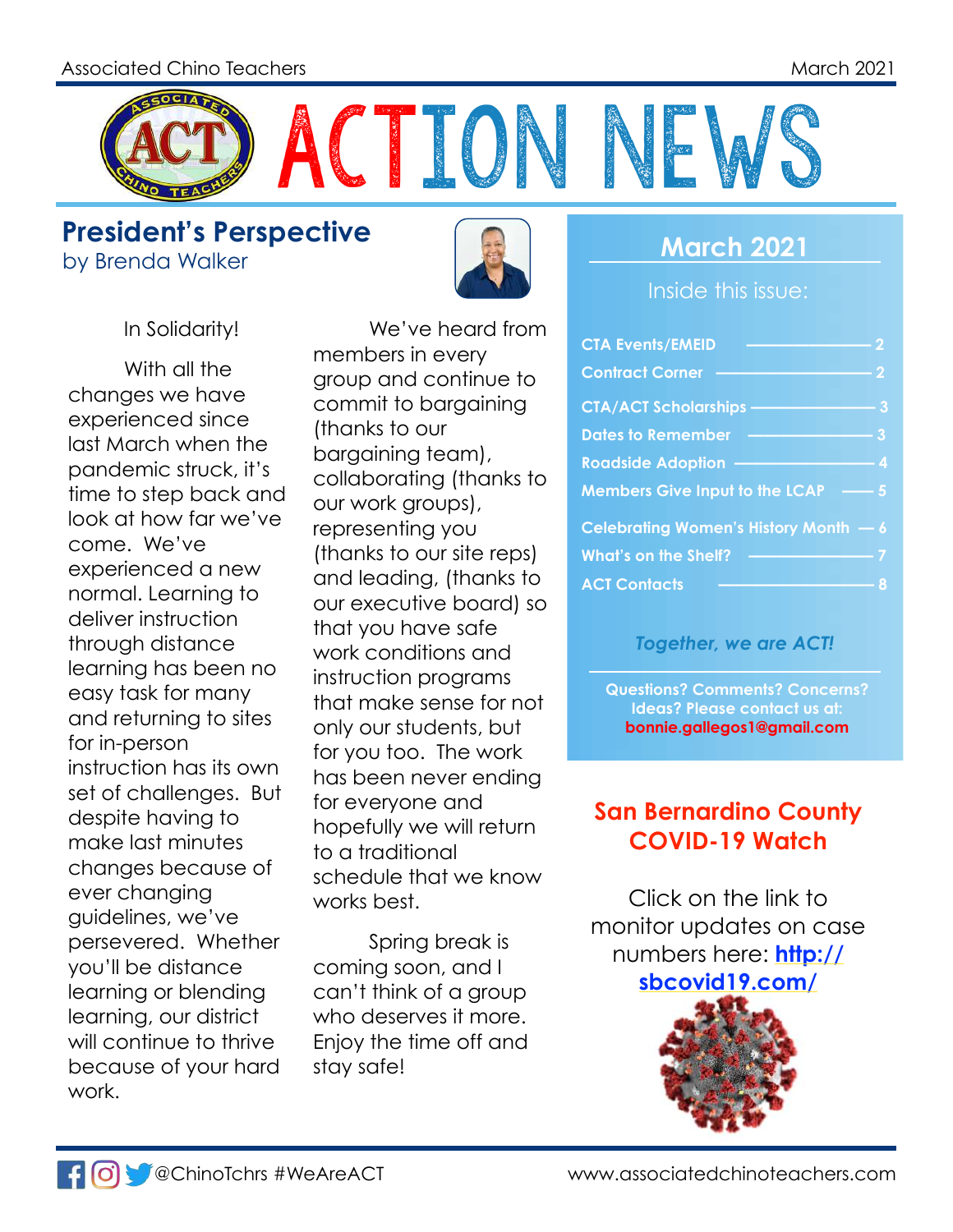#### Associated Chino Teachers March 2021 - Associated Chino Teachers March 2021



#### **CTA EMEID Program – Deadline – April 9, 2021**

The deadline is quickly approaching for members of color to apply to CTA's Ethnic Minority Early Identification & Development program. If you are someone who would like to expand your role in CTA, click on the link to learn more: [https://](https://www.cta.org/about-us/leadership/emeid) [www.cta.org/about-us/leadership/emeid](https://www.cta.org/about-us/leadership/emeid)

ACT is proud of two of our members who have gone through this program. Contact Larry Casias, [scienceman59@sbcglobal.net](mailto:scienceman59@sbcglobal.net) or Chau Nguyen, [nbaochau@gmail.com](mailto:nbaochau@gmail.com) for more details.

# upcoming virtual cTA Conferences

#### *NEW THIS YEAR* **— Special Education Conference**

April 30, 2021 - May 2, 2021 Click **[here](https://www.cta.org/event/2021-special-education-conference)** for more information.

#### **Summer Institute**

July 25, 2021 - July 29, 2021

#### *To get more information about these events visit [this link.](https://www.cta.org/events/list/?tribe__ecp_custom_3=Virtual&tribe_eventcategory%5B0%5D=1156)*



**Article 12 — Working Conditions**

12.17 Whenever possible, provide unit members with a designated, interruption-free work space or classroom. Unit members may also request and receive custodial cleaning schedules and they shall have a right to a staff work area and/or lounge which is not accessible to students.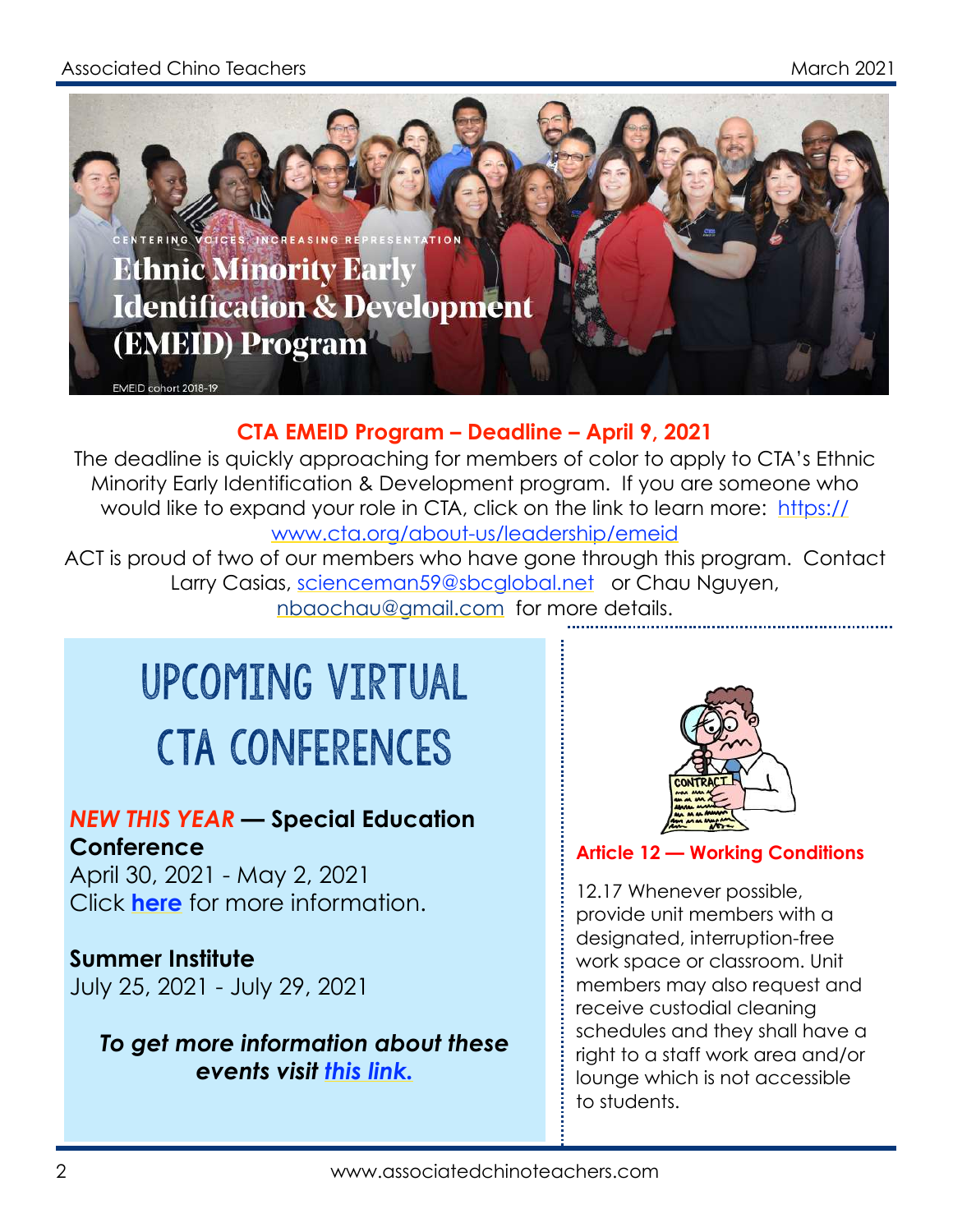## CTA SCHOLARSHIP

The LGBTQ+ Safety in Schools Grant and Scholarship Program in Honor of Guy DeRosa was created to promote human and civil rights by making our public schools safe for lesbian, gay, bisexual, transgender and queer/questioning+ persons. The program was renamed in 2009 in the memory of CTA member and educator Guy DeRosa. Guy was a lifelong advocate for civil and human rights and LGBTQ+ issues.

The grant program will support groups, projects and presentations that promote understanding of and respect for LGBTQ+ persons.

The scholarship program will support self-identified LGBTQ+ members enrolled in a teacher/counseling credential or graduate program who are pursuing a career in public education and who understand the importance of LGBTQ+ educators as role models in our public schools.

**Deadline:** May 17, 2021 **Award Amount:** up to \$2,500

## DATES TO REMEMBER

- April is School Library Month
- April is Celebrate Diversity Month
- April is Child Abuse Prevention Month
- April is Autism Awareness Month
- April 10 is Dolores Huerta Day
- April 16 is Deadline for ACT 2020-2021 Educator Recognition Nominations
- April 22 is Earth Day
- April 23 Is Deadline for ACT 2021 Scholarship Application for HS graduates
- May is Better Speech and Hearing Month
- May is Mental Health Awareness Month
- May is Asian American/Pacific Islander Month
- May 4 is National Teacher Day
- May 6 is Children's Mental Health Day
- May 12 Is California Day of the Teacher **SAVE THE DATE FOR OUR ACT EVENT**

## ACT SCHOLARSHIPS FOR DEPENDENT **SENTORS**

Do you have a senior graduating this year? Your child can apply for a scholarship awarded by ACT. Applications can be found on the Associated Chino Teachers website. Deadline to apply is April 23, 2021

## SCHOOL BOARD MEETINGS

**WHEN & WHERE** Virtual meetings streamed on YouTube CVUSD channel at 6:00 pm.

- **April 15, 2021**
- **May 6, 2021**
- **May 20, 2021**
- **June 3, 2021**
- **June 17, 2021**

#### **Scan code for CVUSD YouTube page**

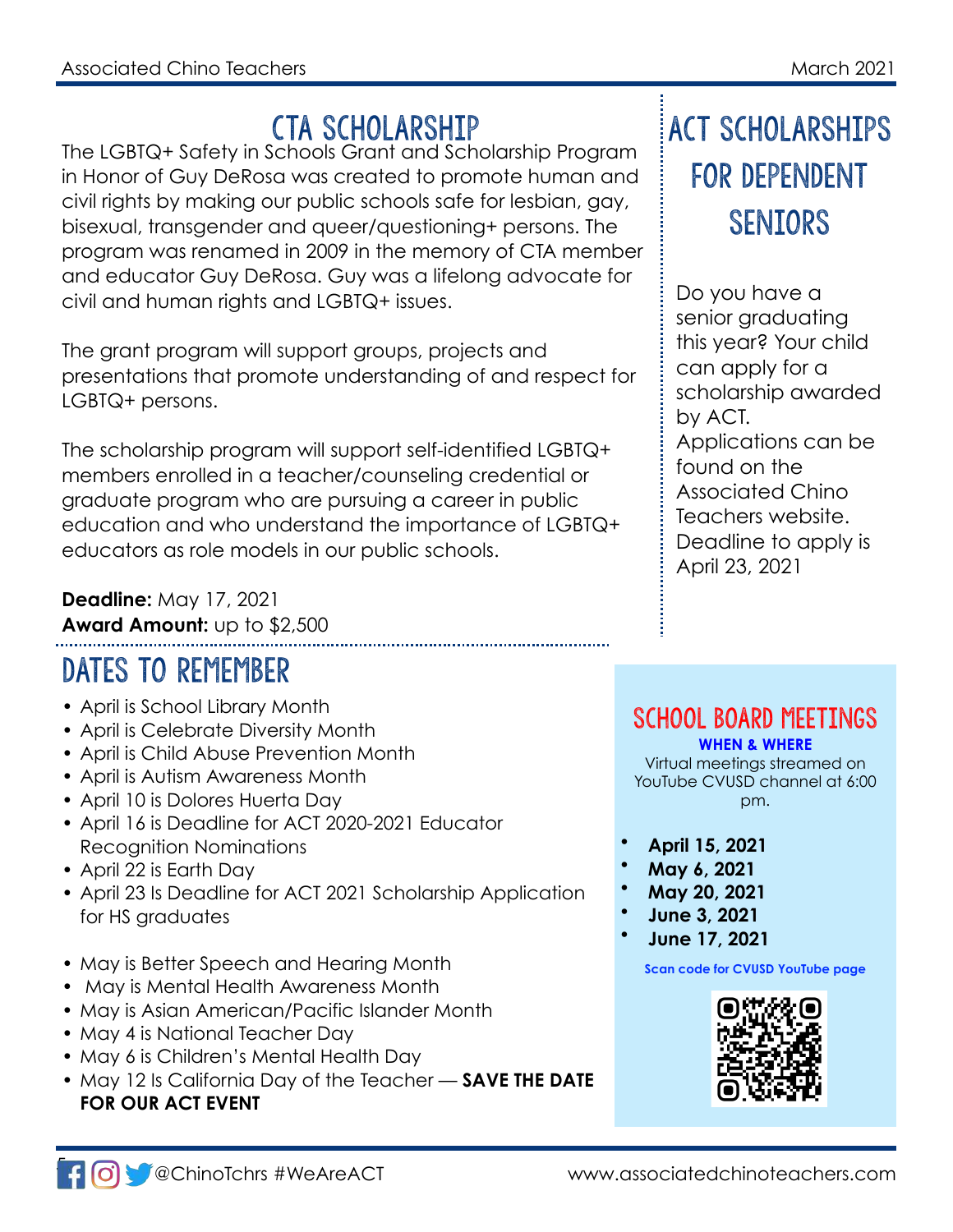# ACT in the Community

## Looking for a way to get some fresh air and exercise?

Join us for our Roadside Adoption Fridays to help keep Peyton Drive looking good.

ACT will provide masks, trash collection materials, and refreshments at a local business when we're done.

**Clean up Time:** 4:00-5:00pm **Dates:** March 19, April 16, May 21 Meet first in the PetSmart parking lot at the Costco shopping center.

## **Questions?**

Contact Cathy Lopez, member engagement chair, at **clopezeducator@gmail.com**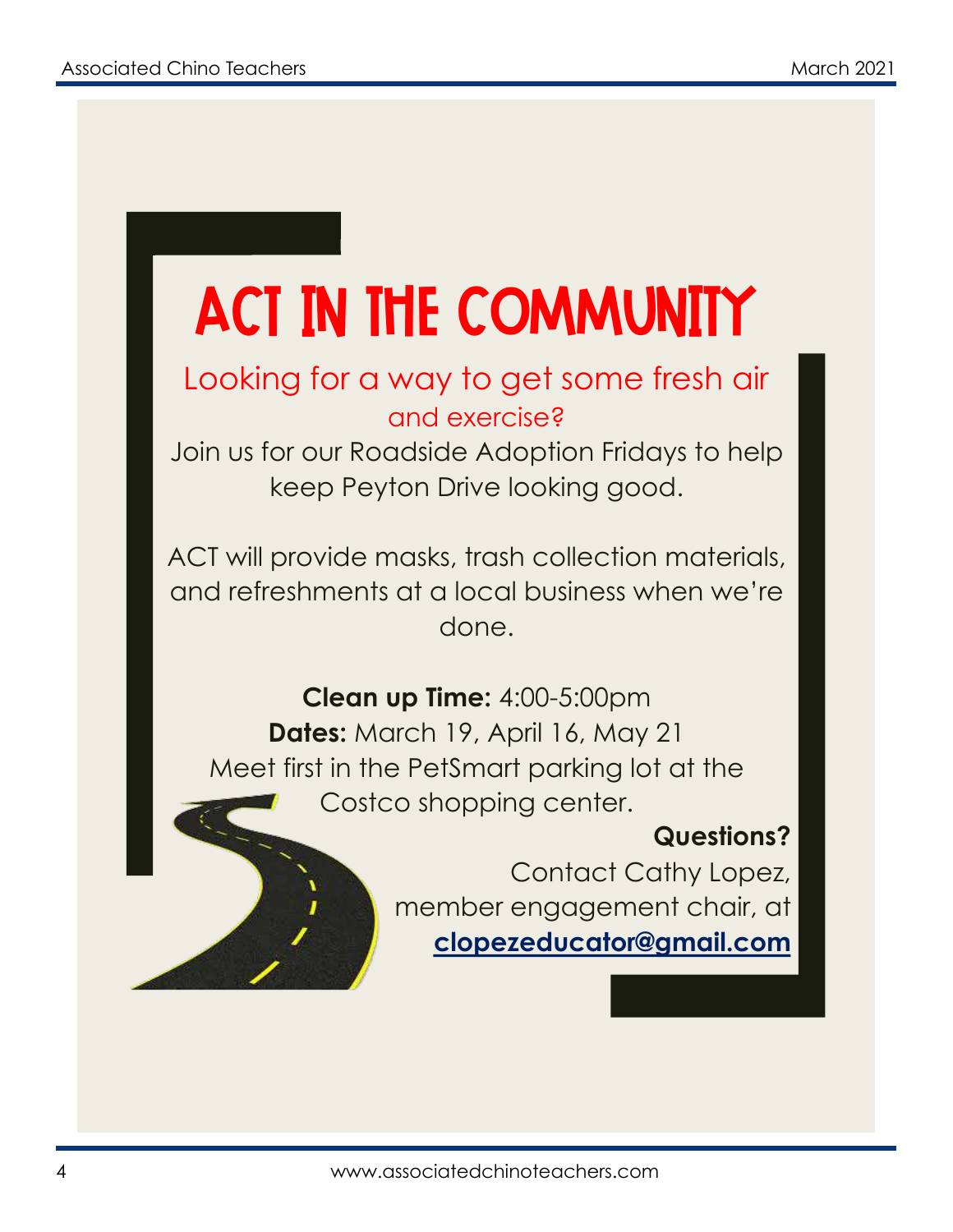## **Members Give Input to the LCAP**

During the 2019-2020 school year, the Local Control and Accountability Plan (LCAP) was put on hold. Now that work has begun on the LCAP for the 2021- 2022 school year, members had the opportunity last month to give input.

Here are members top 5 results for each goal:

#### **Goal 1: All students are provided a high-quality teaching and learning environment.**

- •Upgrade and replace computers and acquire technology tools to support the instructional program
- •Maintain District elementary music program
- •Maintain school facilities so they are in good repair
- •Provide professional development and support for teachers/administrators to support strong instruction (e.g. deepen staff's implementation of Professional Learning Community (PLC). Special Education training, evidenced based best practices for all learners (Co-Plan/Co-Teach: Special Ed/ General Ed), English Learners, Multi-Tiered Systems of Supports-Behavior (MTSS-B), AVID, and professional development

tailored to site needs through Instructional Coaches)

•Continue to build Career Technical Education at each high school

**Goal 2: Staff, parent, families, and students are connected and engaged to their school to ensure student success.**

- •Maintain school nurses and health technicians to support and monitor students who have health related issues
- •Individual counseling services provided by Chino Human services to support students' social emotional development for K-12 students
- •Monitor students with chronic absenteeism and work with families to ensure their attendance improves
- •Provide supplemental education for students who need additional academic supports (e.g. credit recovery, summer school, after school)
- •Provide additional supports (i.e. school supplies, hygiene items, clothing, etc.) to disadvantaged students and families through the HOPE Resource Center

**Goal 3: All students are prepared for college and career beyond graduation.**

- •AVID support for students to encourage college and career readiness and success
- •Provide intervention support designed to improve academics and meet academic goals (e.g. Instructional intervention materials MTSS-A, intervention teachers at ES for applicable students, and maintain intervention counselors for junior high schools, maintain intervention class at Magnolia and Ramona Jr. High Schools
- •Offer college credit courses (dual enrollment) at all high schools
- •HS will perform transcript audits at the end of each semester and additional monitoring of students not "on track status" for students to graduate in 4 years
- •Provide academic tutoring services: Foster youth, Homeless students, and After-school Programs (ASESS/Child Development)

## **Health and Welfare**

**Do you have questions about your health benefits?** Visit the following sites for information:

Kaiser: **<https://my.kp.org/cseba/>** Blue Shield: **[https://blueshield-](https://blueshield-prod.modolabs.net/bsca12)**